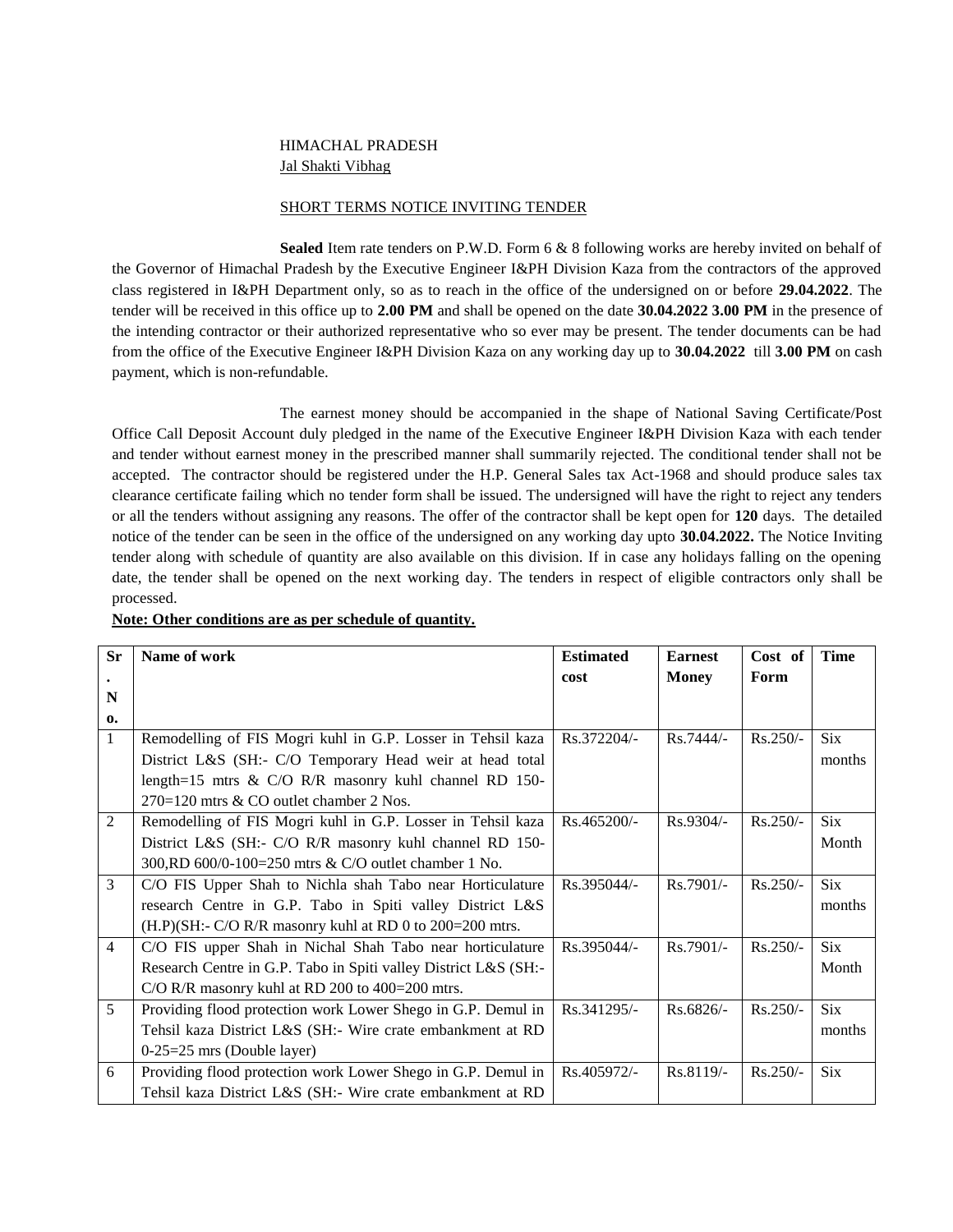|    | 25 to 112.50=87.50 mtrs (single layer)                                                                    |             |           |          | months     |
|----|-----------------------------------------------------------------------------------------------------------|-------------|-----------|----------|------------|
| 7  | Restoration of Rain/snow damages of FIS Thampa Dhankar                                                    | Rs.499710/- | Rs.9995/- | Rs.250/- | Six        |
|    | khul in G.P. Dhankar in Spiti valley District L&S (SH:- C/O                                               |             |           |          | months     |
|    | wire crate protection for R/R masonry kuhl at RD 0 to $40=40$                                             |             |           |          |            |
|    | mtrs (Three layer).                                                                                       |             |           |          |            |
| 8  | Providing LIS Leedang in G.P. Demul in Tehsil kaza in District                                            | Rs.499000/- | Rs.9980/- | Rs.250/- | Two        |
|    | L&S (SH:- Installation of Bore well of 200mm dia by                                                       |             |           |          | months     |
|    | DTH/ODEX percussion/calayx/RC portable                                                                    |             |           |          |            |
| 9. | Providing LIS Leedang in G.P. Demul in Tehsil kaza in District                                            | Rs.499000/- | Rs.9980/- | Rs.250/- | Two        |
|    | L&S (SH:- Installation of Bore well of 200mm dia by                                                       |             |           |          | months     |
|    | DTH/ODEX percussion/calayx/RC portable                                                                    |             |           |          |            |
| 10 | Extension of FIS Lukpa kuhl in G.P. Dhankar in Spiti valley                                               | Rs.480537/- | Rs.9611/- | Rs.250/- | Six        |
|    | District L&S (SH:- C/O Stone masonry kuhl channel at RD                                                   |             |           |          | months     |
|    | 250/0-300=300 mtrs.                                                                                       |             |           |          |            |
| 11 | Extension of FIS Lukpa kuhl in G.P. Dhankar in Spiti valley                                               | Rs.472846/- | Rs.9457/- | Rs.250/- | <b>Six</b> |
|    | District L&S (SH:- C/O Stone masonry kuhl channel at RD 355                                               |             |           |          | months     |
|    | to 375=20 mtrs.                                                                                           |             |           |          |            |
| 12 | Remodelling of FIS Chumpa Fu in G.P. Tabo in Spiti valley                                                 | Rs.402831/- | Rs.8057/- | Rs.250/- | <b>Six</b> |
|    | (SH:- C/O R/R masonry kuhl hannel at RD 70-150=80 mtrs &                                                  |             |           |          | months     |
|    | crate work at RD 150-230=80 mtrs                                                                          |             |           |          |            |
| 13 | Remodelling of FIS Chumpa Fu in G.P. Tabo in Spiti valley                                                 | Rs.468152/- | Rs.9363/- | Rs250/-  | <b>Six</b> |
|    | (SH:- C/O R/R masonry kuhl hannel at RD 0-70=70 mtrs and                                                  |             |           |          | months     |
|    | C/O R/wall at RD 60 to 80=20 mtrs.                                                                        |             |           |          |            |
| 14 | Restoration of Rain/snow damages FIS Kee maidan in G.P.                                                   | Rs.498546/- | Rs.9971/- | Rs.250/- | Six        |
|    | Kibber Tehsil kaza District L&S (SH:- C/O R/R masonry kuhl                                                |             |           |          | months     |
|    | from RD $0/0-140=140$ mtrs.                                                                               |             | Rs.8144/- |          | <b>Six</b> |
| 15 | Providing flood protection work to Dhem village Kewling in                                                | Rs.407219/- |           | Rs.250/- |            |
|    | G.P. Kaza in Tehsil kaza District L&S (SH:- wire crate                                                    |             |           |          | monhs      |
| 16 | embanmnent at RD 0-30=30 mtrs (Double layer)<br>Providing LWSS Sichling in G.P. Dhankar in Tehsil Kaza in | Rs.499000/- | Rs.9980/- | Rs.250/- | <b>Six</b> |
|    | Distric L&S (SH:- Installation of Tube well/bore well of 200mm                                            |             |           |          | months     |
|    | dia by DH/ODex percussion/calyx/RC portable rigs.                                                         |             |           |          |            |
| 17 | Restoration of Rain/snow damages to FIS Rangche Chey in GP                                                | Rs.487759/- | Rs.9755/- | Rs.250/- | <b>Six</b> |
|    | Demul in Tehsil Kaza District L&S (SH:- C/O RCC S/tank                                                    |             |           |          | months     |
|    | 15000 litre capacity $=1$ No. Laying and jointing HdPE pipe                                               |             |           |          |            |
|    | 40mm dia RD 0-800=800 mtrs & 50mm dia at RD 800/0-                                                        |             |           |          |            |
|    | 250=250 mtrs.                                                                                             |             |           |          |            |
| 18 | Restoration of Rain/snow damages to FIS Mane Gogma in G.P.                                                | Rs.437780/- | Rs.8756/- | Rs.250/- | Six        |
|    | Dhankar in Tehsil kaza District L&S (SH:- Removal of slips                                                |             |           |          | months     |
|    | from kuhl channel at RD 0-4000=4000 mtrs.                                                                 |             |           |          |            |
| 19 | Restoration of Rain/snow damages of FIS Thangmochey maidan                                                | Rs.498728/- | Rs.9975/- | Rs.250/- | Six        |
|    | (Mane Gogma) in G.P Dhankar Tehsil kaza District L&S (SH:-                                                |             |           |          | months     |
|    | C/O R/R masonry kuhl from RD 1970-2249=279 mtrs.                                                          |             |           |          |            |
| 20 | C/O FIS Humna Dogro in Village Tangti Yogma in G.P.                                                       | Rs.495805/- | Rs.9930/- | Rs.250/- | Six        |
|    | Kungrin in Tehsil kaza District L&S (SH:- C/O R/R masonry                                                 |             |           |          | months     |
|    | channel from RD 175-350 & RD 500-600=275 mtrs.                                                            |             |           |          |            |
| 21 | C/O FIS Humna Dogri in Village Tangti Yogma in G.P. Kunri                                                 | Rs.490338/- | Rs.9807/- | Rs.250/- | Six        |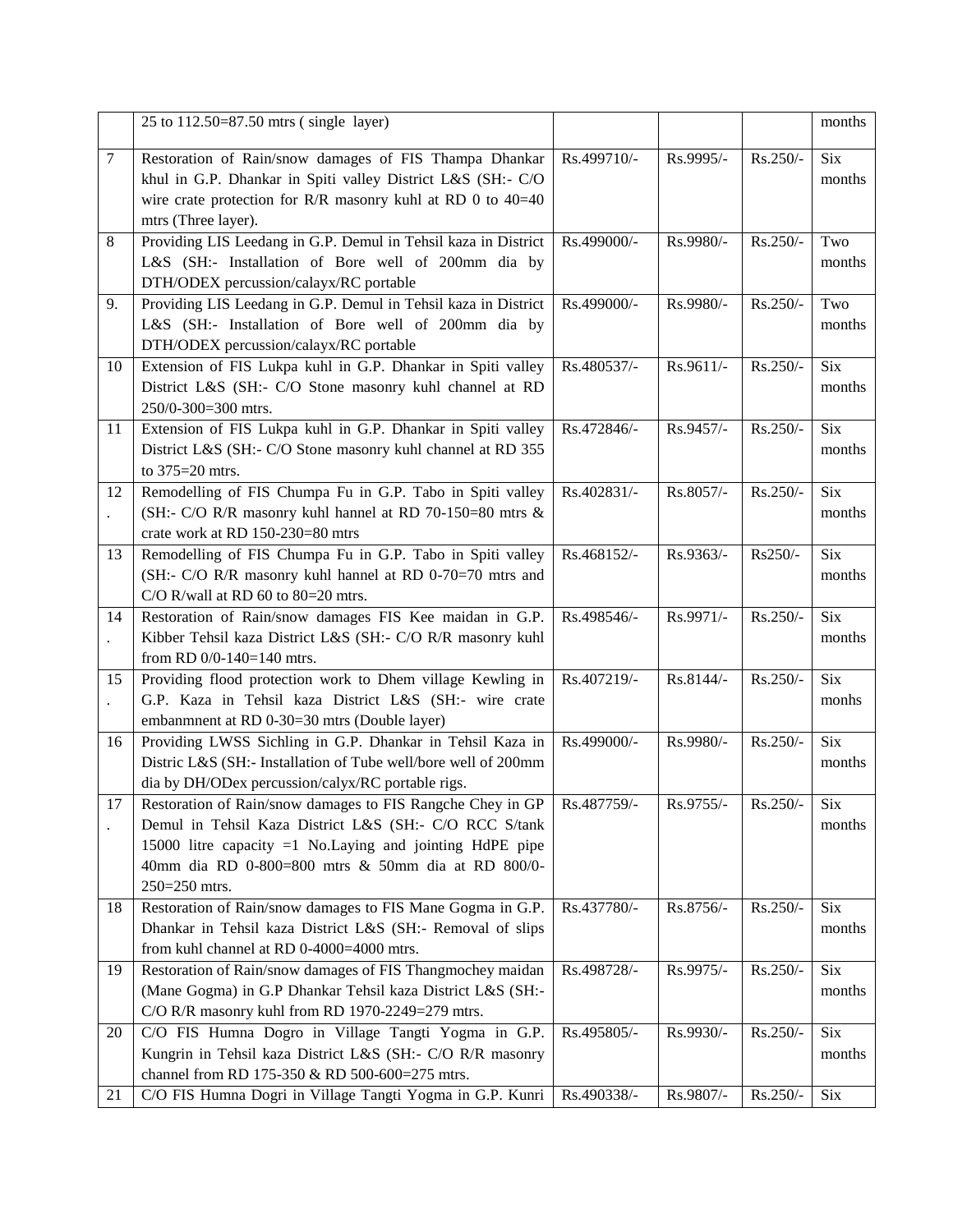|    | Tehsil Kaza District L&S (SH:- Pattra cutting RD 0 to 510=510       |             |           |          | months     |
|----|---------------------------------------------------------------------|-------------|-----------|----------|------------|
|    | mtrs C/O R/ masonry kuhl from RD 0 to 175=175 mtrs.                 |             |           |          |            |
| 22 | Restoration of Rain/snow damages FIS Chhudia Teiu in Village        | Rs.499000/- | Rs.9980/- | Rs.250/- | Six        |
|    | Rama in G.P. Lalaung in Spiti valley District L&S (SH:- C/O         |             |           |          | months     |
|    | pattra cutting at RD 130 to 190=60 mrs & Excavation in drain        |             |           |          |            |
|    | and channels at RD 130 to 160=60 mtrs and C/O CC lining kuhl        |             |           |          |            |
|    | at RD 0 to 300=300 mtrs.                                            |             |           |          |            |
| 23 | Providing LWSS Lidang in G.P. Demul in Tehsil kaza in               | Rs.499000/- | Rs.9980/- | Rs.250/- | Two        |
|    | District L&S (SH:- Installation of bore well of 200mm dia           |             |           |          | months     |
|    | DTH/ODEX percussion/calyx/RC portable rigs.                         |             |           |          |            |
| 24 | Providing LIS Tangti Yogma in G.P. Kungri in Tehsil kaza in         | Rs.499000/- | Rs.9980/- | Rs.250/- | Two        |
|    | District L&S (SH:- Installation of bore well of 200mm dia by        |             |           |          | months     |
|    | DTH/ODEX percussion/calyx/RC portable rigs.                         |             |           |          |            |
| 25 | C/O Chaley Dogri Khar in G.P. Sagnam Tehsil kaza District           | Rs.499529/- | Rs.9991/- | Rs.250/- | <b>Six</b> |
|    | L&S (SH:- C/O R/R masonry kuhl from RD 0/0-279=270 mtrs.            |             |           |          | months     |
|    |                                                                     |             |           |          |            |
| 26 | C/O Chaley Dogri Khar in G.P. Sagnam Tehsil kaza District           | Rs.472340/- | Rs.9447/- | Rs.250/- | <b>Six</b> |
|    | L&S (SH:- C/O R/R masonry kuhl from RD0 to 810=810 mtrs.            |             |           |          | months     |
|    |                                                                     |             |           |          |            |
| 27 | C/O FIS Chidang Dosham in G.P. Kungri in Spiti valley District      | Rs.499759/- | Rs.9995/- | Rs.250/- | <b>Six</b> |
|    | L&S (SH:- Pattra cutting at RD 0-150=150 mtrs C/O intake            |             |           |          | months     |
|    | $tank=1$ No. laying jointing $&$ testing in trenches in trenches of |             |           |          |            |
|    | 63mm dia OD HDPE pipe at RD 0 to 300 = 300 Rmt C/O outlet           |             |           |          |            |
|    | chamber 1No. C/O R/R masonry kuhl at RD 300 to 500=200              |             |           |          |            |
|    | mtrs.                                                               |             |           |          |            |
| 28 | C/O FIS Paynak Dogri in G.P Kungri in Tehsil Kaza (SH:-             | Rs.499697/- | Rs.9994/- | Rs.250/- | <b>Six</b> |
|    | Laying and jointing HDPE pipe 90mm RD 0-1000=1000 mtrs $\&$         |             |           |          | months     |
|    | $C/O$ intake tank =1 No.                                            |             |           |          |            |
| 29 | C/O FIS Paynak Dogri in G.P Kungri in Tehsil Kaza (SH:- C/O         | Rs.499701/- | Rs.9994/- | Rs.250/- | <b>Six</b> |
|    | R/R masonry kuhl channel RD 1000-1300=300 mtrs & C/O                |             |           |          | months     |
|    | Outlet chamber 1 No.                                                |             |           |          |            |
| 30 | Providing flood protection work to kuhl source Naa Rangrik in       | Rs.317177/- | Rs.6344/- | Rs.250/- | Six        |
|    | G.P. Khurik in Tehsil Kaza District L&S (SH:- C/O wire crate        |             |           |          | months     |
|    | embankment on right bank of Spiti river at RD 37.50 to 75.00        |             |           |          |            |
|    | $=37.50$ mtrs (Three layer)                                         |             |           |          |            |
| 31 | Providing Flood protection work to kuhl source Naa Rangrik in       | Rs.317177/- | Rs.6344/- | Rs.250/- | Six        |
|    | G.P. Khurik in Tehsil kaza District L&S (SH:- Wire crae             |             |           |          | months     |
|    | embankment on right bank of Spiti river at RD 0-37.50=37.50         |             |           |          |            |
|    | mtrs (Three layer).                                                 |             |           |          |            |
| 32 | Restoration of Rain/snow damages to FIS Taryaka kuhl in G.P.        | Rs.499265/  | Rs.9985/- | Rs.250/- | Six        |
|    | Khurik in Spiti valley (SH:- C/O CC lining channel at RD            |             |           |          | months     |
|    | 11000 to 11465=-365 mtrs                                            |             |           |          |            |
| 33 | Restoration of Rain/snow damages to FIS Taryaka kuhl in G.P.        | Rs.499955/- | Rs.9999/- | Rs.250/- | Six        |
|    | Khurik in Spiti valley (SH:- C/O CC lining channel at RD            |             |           |          | months     |
|    | 11850-12010==360 mtrs.                                              |             |           |          |            |
| 34 | Restoration of Rain/snow damages to FIS Pomrang in G.P. Tabo        | Rs.479699/- | Rs,9594/- | Rs.250/- | Six        |
|    | in Tehsil kaza District L&S (SH:- wire crate for kuhl protection    |             |           |          | months     |
|    | at RD 450-465=15mtrs & RD 890-910=20 mrs (Double layer)             |             |           |          |            |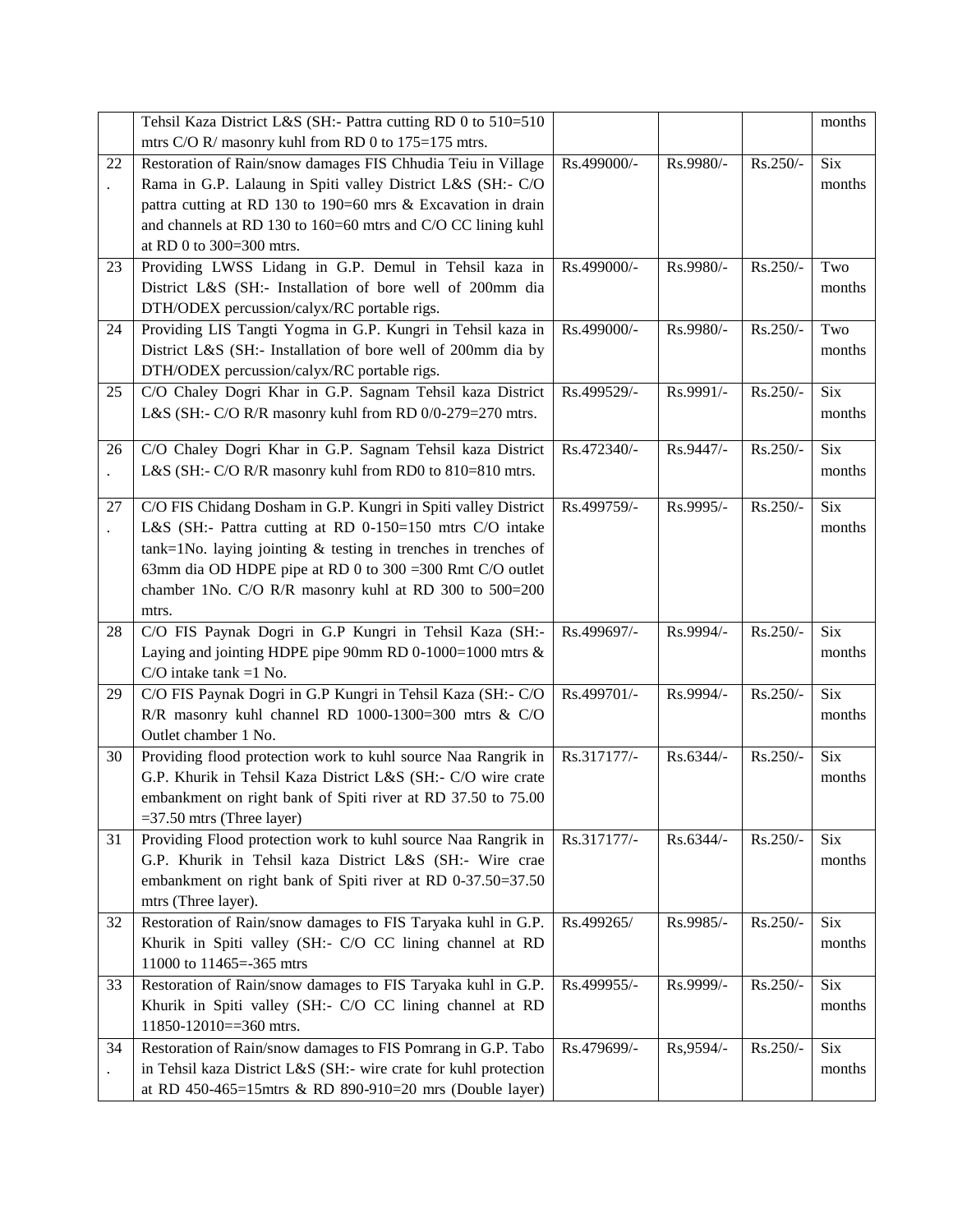|    | Total length = 25 mtrs.                                                      |             |           |          |            |
|----|------------------------------------------------------------------------------|-------------|-----------|----------|------------|
| 35 | Restoration of Rain/snow damages to FIS Nidang in G.P. Tabo                  | Rs.480741/- | Rs.9636/- | Rs.250/- | Six        |
|    | in Tehsil kaza District L&S (SH:- Wire crate for kuhl protection             |             |           |          | months     |
|    | at RD 0-15=15 mtrs and RD 65 to $85=35$ mtrs (Double layer)                  |             |           |          |            |
| 36 | Providing flood protection work chobrang Yogma in G.P.                       | Rs.367959/- | Rs.7359/- | Rs.250/- | <b>Six</b> |
|    | Lalung in Tehsil kaza District L&S (SH:- Wire crate                          |             |           |          | months     |
|    | embankment at RD 0-30=30 mtrs (Doble layer)                                  |             |           |          |            |
| 37 | Providing flood protection work Chobrang Yogma in G.P.                       | Rs.346828/- | Rs.6937/- | Rs.250/- | <b>Six</b> |
|    | Lalung in Tehsil Kaza District L&S (SH- Wire crate                           |             |           |          | months     |
|    | embankment at RD 0-10=10 mtrs (Double layer) & RD 40-                        |             |           |          |            |
|    | 95=55 mtrs (Single layer)                                                    |             |           |          |            |
| 38 | Providing flood protection work Dumle Arka village Chicham                   | Rs.499431/- | Rs.9989/- | Rs.250/- | <b>Six</b> |
|    | in G.P. Kibber Tehsil kaza District L&S (SH:- Wire crate                     |             |           |          | months     |
|    | embankment at RD 0-60=60 mtrs (Single layer) on right bank of                |             |           |          |            |
|    |                                                                              |             |           |          |            |
|    | nallah & RD 0-80 on left bank of nallah (Single layer)<br>Total=140 mtrs.    |             |           |          |            |
|    | Providing flood protection work Sanglung in G.P. Lalung in                   | Rs.372161/- | Rs.7445/- | Rs.250/- | <b>Six</b> |
| 39 |                                                                              |             |           |          |            |
|    | Tehsil District L&S (SH:- wire crate embankment at RD 0-                     |             |           |          | months     |
|    | $35=35$ mtrs.                                                                |             |           |          |            |
| 40 | Providing flood protection work Sanglung in G.P. Lalung in                   | Rs.372161/- | Rs.7445/- | Rs.250/- | <b>Six</b> |
|    | Tehsil District L&S (SH:- wire crate embankment at RD 35-                    |             |           |          | months     |
|    | $70=35$ mtrs.                                                                |             |           |          |            |
| 41 | C/O FIS Gangdo Demul Civiik kuhl in G.P. Demul in Tehsil                     | Rs.499876/- | Rs.9998/- | Rs.250/- | <b>Six</b> |
|    | kaza District L&S (SH:- C/O R/R masonry kuhl channel RD 0-                   |             |           |          | months     |
|    | 90=90 mtrs C/O stone masonry R/wall at RD 70-88=18 mtrs                      |             |           |          |            |
|    | and C/O outlet chamber 3 Nos                                                 |             |           |          |            |
| 42 | C/O FIS Gangdo Demul Civiik kuhl in G.P. Demul in Tehsil                     | Rs.385791/- | Rs.7716/- | Rs.250/- | Six        |
|    | kaza District L&S (SH:- C/O RCC S/tank 10000 litre                           |             |           |          | months     |
|    | capacity=1 No Laying and jointing HDPE pipe $90 \text{mm} = 80 \text{m}$ trs |             |           |          |            |
| 43 | Restoration of Rain/snow damages of FIS Needang in G.P. Tabo                 | Rs.416764/- | Rs.8335/- | Rs.250/- | <b>Six</b> |
|    | in Spiti valley District L&S (SH:- C/O wire crate at RD 2500-                |             |           |          | months     |
|    | 2550=50 mtrs (Single layer) & C/O P.C.C. edge wall at RD                     |             |           |          |            |
|    | 2800-2820=20 mtrs.                                                           |             |           |          |            |
| 44 | R/O Rain/snow damages of FIS Needaing in G.P. Tabo in Spiti   Rs.430983/-    |             | Rs.8620/- | Rs.250/- | Six        |
|    | valley (SH:- C/O wire crate at RD 2730 to 2765=35 mtrs                       |             |           |          | months     |
|    | (Single layer) & C/O P.C.C. edge wall at RD 2820-2850=30                     |             |           |          |            |
|    | mtrs.                                                                        |             |           |          |            |
| 45 | CAD to FIS Rangrik in G.P. Khurik in Spiti valley Disrict L&S                | Rs.407007/- | Rs.8140/- | Rs.250/- | <b>Six</b> |
|    | (S:- CC channel lining at RD 11400/300/30-150 RD                             |             |           |          | months     |
|    | 11400/450/14-170,620/86-230=420 mtrs & C/O outlet chamber                    |             |           |          |            |
|    | 3 Nos                                                                        |             |           |          |            |
| 46 | CAD to FIS Rangrik in G.P. Khurik in Spiti valley Tehsil kaza                | Rs.499546/- | Rs.9991/- | Rs.250/- | <b>Six</b> |
|    | District L&S (SH:- Laying jointing HDPE pipe 125mm dia at                    |             |           |          | months     |
|    | RD 11400/0-717 & 186 mtrs in Branches total=903 mtrs CC                      |             |           |          |            |
|    | channel lining at RD 11400/100/67-220 RD 11400/190/50-                       |             |           |          |            |
|    | 200=303 mtrs & C/O outlet chamber 2 Nos.                                     |             |           |          |            |
| 47 | Providing WSS Muchale to Lalung in G.P. Lalung in Spiti                      | Rs.490834/- | Rs.9820/- | Rs.250/- | Six        |
|    | valley Disrict L&S (SH:- C/O intake tank=1 No & trnehces                     |             |           |          |            |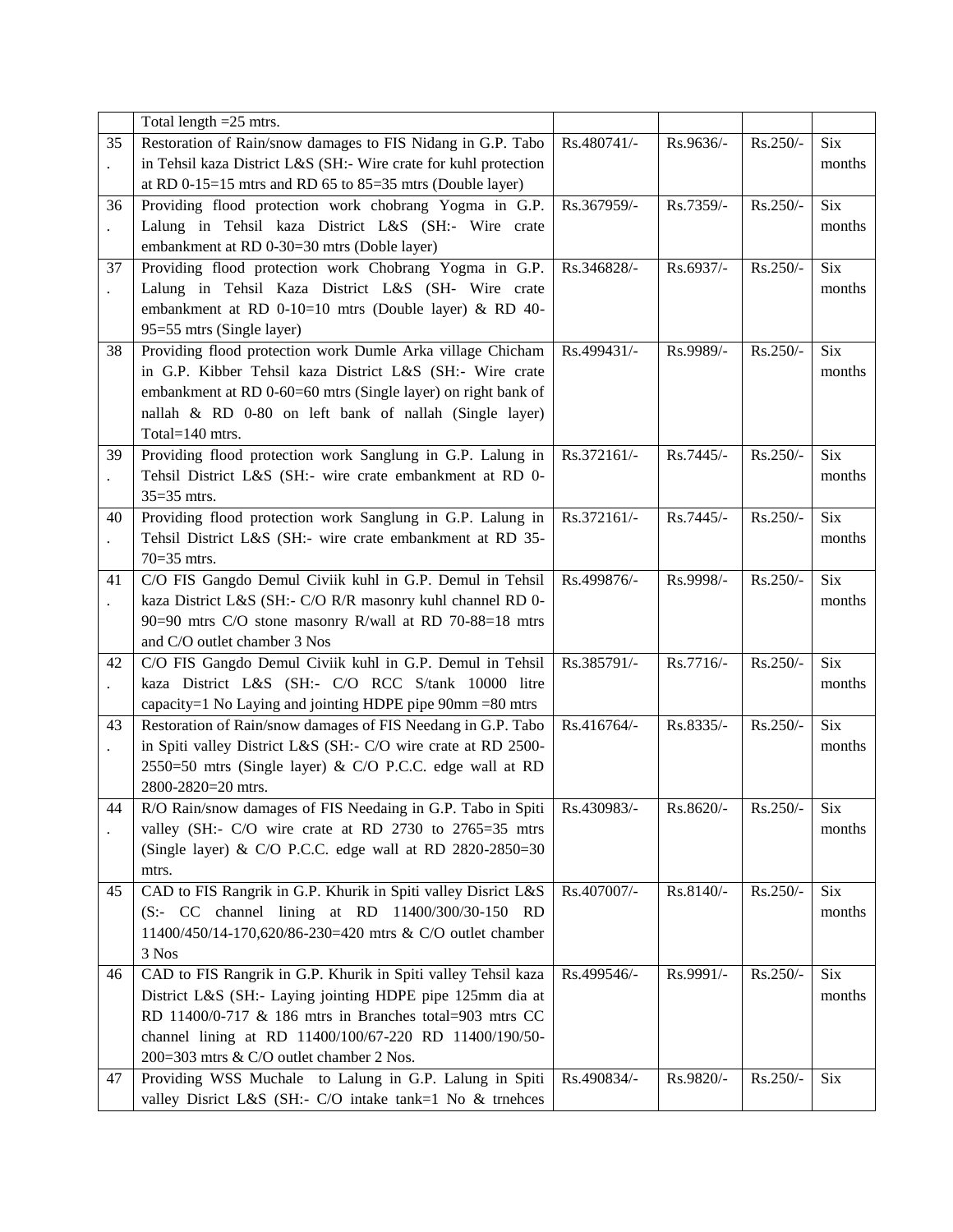|    | laying jointing in trenches of HDPE pipe 40mm dia RD 0-         |             |             |            | months     |
|----|-----------------------------------------------------------------|-------------|-------------|------------|------------|
|    | 1350=1350 mtrs.                                                 |             |             |            |            |
| 48 | Providing WSS Muchale to Lalung in G.P. Lalung in Spiti         | Rs.499075/- | $Rs.9980/-$ | $Rs.250/-$ | <b>Six</b> |
|    | valley District L&S (SH:- Laying jointing of HDPE pipe 40mm     |             |             |            | months     |
|    | dia RD 1300-2850=1500 mtrs.                                     |             |             |            |            |
| 49 | Providing WSS Mulchey to Kharsa Dogri in G.P. Sagnam in         | Rs.499835/- | $Rs.9997/-$ | $Rs.250/-$ | <b>Six</b> |
|    | Spiti valley District L&S (SH:- C/O Intake tank 1 No &          |             |             |            | months     |
|    | Trenching laying jointing & Testing of HDPE pipe 25mm dia       |             |             |            |            |
|    | RD 0-1300=1300 mtrs.                                            |             |             |            |            |
| 50 | Providing WSS Mulchey to Kharsa Dogri in G.P. Sagnam in         | Rs.499835/- | Rs.9997/-   | $Rs.250/-$ | <b>Six</b> |
|    | Spiti valley District L&S (SH:- C/O Intake tank =1 No &         |             |             |            | months     |
|    | Trenching laying jointing & testing in trenches of HDPE pipe    |             |             |            |            |
|    | 25mm dia RD 0-1300=1300 mtrs.                                   |             |             |            |            |
| 51 | Providing WSS Mulchey to Kharsa Dogri in G.P. Sagnam in         | Rs.495068/- | Rs.9900/-   | $Rs.250/-$ | <b>Six</b> |
|    | Spiti valley District L&S (SH:- Trenching laying jointing &     |             |             |            | month      |
|    | testing in trenches of HDPE pipe 25mm dia RD 1300-              |             |             |            |            |
|    | 2700=1400 mtrs.                                                 |             |             |            |            |
| 52 | Restoration of Rain/snow damages to FIS sagnam main kuhl in     | Rs.485200/- | $Rs.9704/-$ | $Rs.250/-$ | <b>Six</b> |
|    | G.P. Sagnam in Spiti valley District L&S (SH:- C/O R/R          |             |             |            | monhs      |
|    | masonry kuhl at RD 120 to 320=200 mtrs and C/O Toe wall at      |             |             |            |            |
|    | both side from RD 210-220=10+10=20 mtrs.                        |             |             |            |            |
| 53 | Providing LWSS Shego in G.P. Demul in Tehsil kaza District      | Rs.499000/- | Rs.9980/-   | $Rs.250/-$ | Two        |
|    | L&S (SH:- Installation of Tube well/bore well of 200mm dia by   |             |             |            | months     |
|    | DTH/ODEX Percussion/calyx/RC portable rigs.                     |             |             |            |            |
| 54 | Providing LIS Tangti Yogma in G.P. Kungri in Tehsil kaza in     | Rs.499000/- | Rs.9980/-   | Rs.250/-   | Two        |
|    | District L&S (SH:- Installation of tube well/bore well of 200mm |             |             |            | months     |
|    | dia by DTH/ODEX percussion/calyx/RC portable rigs.              |             |             |            |            |
|    |                                                                 |             |             |            |            |

**Executive Engineer. Jal Shakti Division,Kaza.**

## **No.EE-IPH-IDK-EA-I-Tender/2022-23 -434-499 Dated: - 23.04.2022**

Copy forwarded for information and necessary action to the followings

- 1. The Engineer-in-Chief,Jal Shakti Deptt. Shimla.
- 2. The Chief Engineer (SZ), Jal Shakti Deptt. Shimla
- 3. The Superintending Engineer, Jal Shakti Circle, Reckong Peo.
- 4. All the Superintending Engineers/Executive Engineers, Jal Shakti Department.
- 5. All the Assistant Engineers, working under this Division
- 6. Various Contractors/Notice. Board.

**Executive Engineer, Jal Shakti Division,Kaza.**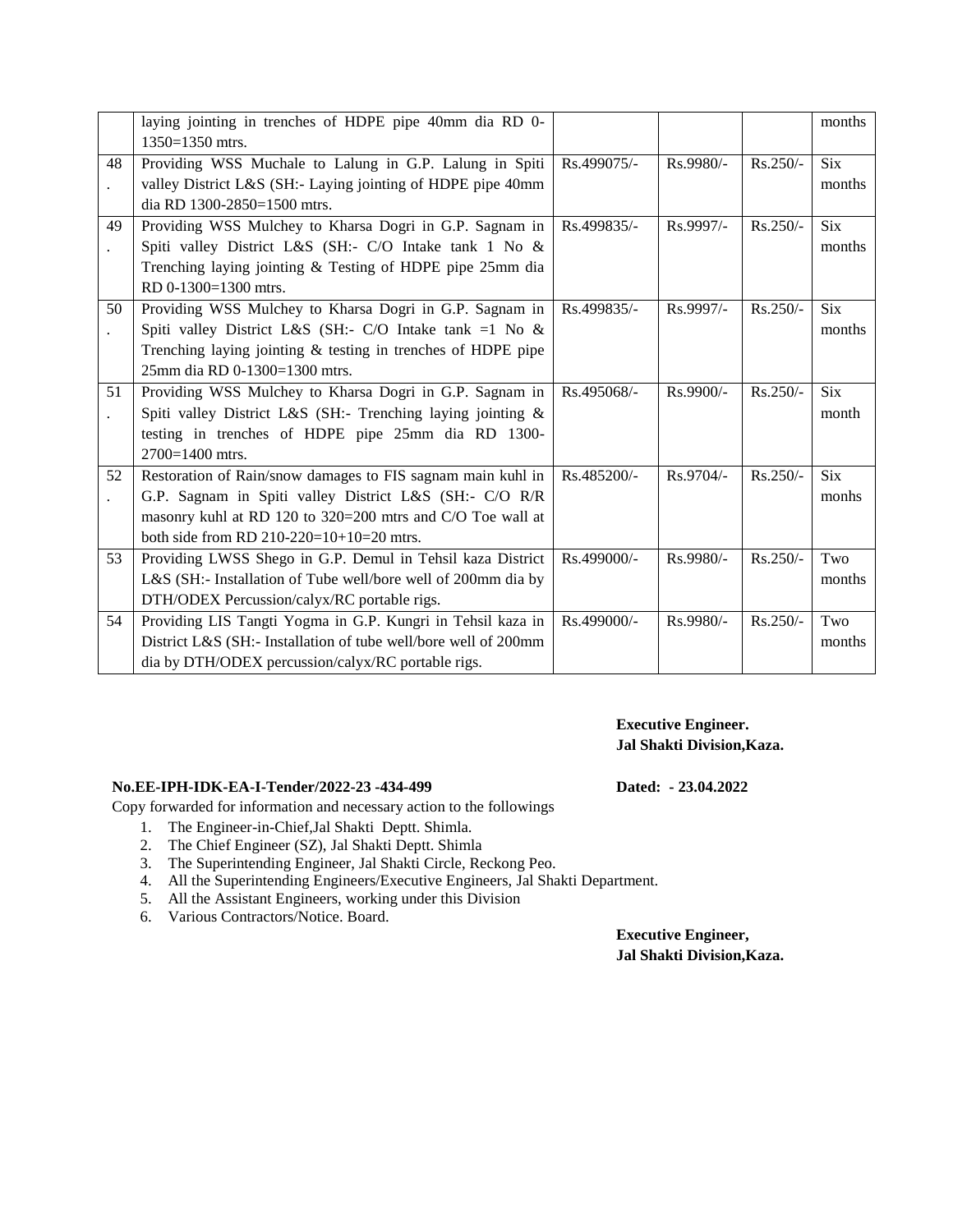#### **GOVERNMENT OF HIMACHAL PRADESH** P.W. A -6 **(Job- -3)**

**IRRIGATION & PUBLIC HEALTH DEPTT.**

**Division: I&PH Division Kaza Issued to Sh. Issued to Sh.** 

**Sub-Division: Kaza**

# **NOTICE INVITING TENDERS**

 **Tenders are hereby invited on behalf of the Governor of Himachal Pradesh for the work:- Providing LWSS Sichling in G.P. Dhankar in Spiti valley District L&S (SH:- C/O foundation stone plate form.**

### **Estimated cost of Rs 50100/-**

- 1. Contract documents consisting of the detailed plans, complete specifications, the schedule of quantities of the various items of work to be done, and the set of "conditions to contract to be compiled with by the person whose tenders may be accepted, which will also be found printed in the form of tenders can be seen/purchased at the Divisional office between the hours 11AM to 2 PM every day, except on Sunday and public holiday up to
- 2. The site for the work is available.
- 3. Tenders which should always be placed in sealed covers, with the name of the work written on the envelops, will be received by the Executive Engineer IPH Division, **Kaza** up to 3.00 PM on and will be opened by him in his office on the same day at **3.30 PM.**
- 4. Tender are to be on PWD from No. **6 & 8** which can be obtained from the office of Divisional officers IPH Division, **Kaza** on payment of a sum of **Rs. 250/-** in cash or can be downloaded from www.hpiph.org however cost of form shall have to be deposited by the contractor at the time of submitting of tender. The time allowed for carrying out of the work will be **One months** to be reckoned from the fifteenth day after the date of written orders to commencement of work.
- 5. The contractors should quote rates in figures as well as in words the rate and amount tendered by them. The amount for each item should be worked out and the requisite total be given.
- 6. When a contractor signs a tender in an Indian language, the percentage above or below of the tendered amount in the case of PWD form No. 7 and the total amount tendered in the case of PWD form No. 8 and 12 should also be written in the same language. In the case of illiterate contractors, the rates or the amount tendered should be attested by a witness.
- 7. Issue of tender form will be stopped one day before the time fixed for the opening of tenders.
- 8. **Earnest money amounting to Rs. 1000/-- only. (unless exempted)** must accompany each tender in the shape of National saving certificate in any post office in Himachal Pradesh duly pledged in the name of Executive Engineer IPH Division, **Kaza** and each tender is to be in a sealed cover subscribed tender for above work and address to the Executive Engineer I &PH Division **Kaza**.
- 9. The tenders of those contractors who do not deposit the Earnest Money/Security Bond in the prescribed manners will summarily be rejected.
- 10. The contractor whose tender is accepted, (unless exempted) will be required to furnish by way of security deposit for the due fulfillment of his contract, such sum as shall amount.
	- (i) In the case of work costing upto Rs. 5,00,000/- @ 10% of the tendered amount of the work.
	- (ii) In the case of work costing above Rs. 5,00,000 and upto Rs. 10,00,000  $\omega$  (i) +7.5%
	- (iii) In the case of work costing above 10 lacs and upto 50 lacs (ii)+5%
	- (iv) In the case of tender costing above 50 lacs (iii) +2.5% (without any limit).

The security deposit will be collected by deduction from the running bills of the contractor at the rates mentioned above. However the security amount in excess of Rs.2.00 lacs shall be given in the shape of National saving certificate in any Post office in HP duly pledged in favour of Executive Engineer I &PH Division **Kaza** will be accepted.

- 11. The acceptance of a tender will rest with the Executive Engineer, who does not bind himself to accept the lowest tender and reserves to himself the authority to reject any or all of the tenders received without assignment of reason. All tenders in which any of the prescribed conditions are not fulfilled or are incomplete in any respect are liable to be rejected.
- 12. Canvassing in connection with tenders in strictly prohibited and the tenders submitted by the contractors who resort to canvassing will be liable to rejection.
- 13. All rates shall be quoted on the proper form of the tender alone. Item rate tender containing percentage below/ above will summarily be rejected however when a tenderer voluntarily offers a reb for award within a stipulated period this may be considered
- 14. On acceptance of the tender, the name of the authorized representative (s) of the contractor who would be responsible for